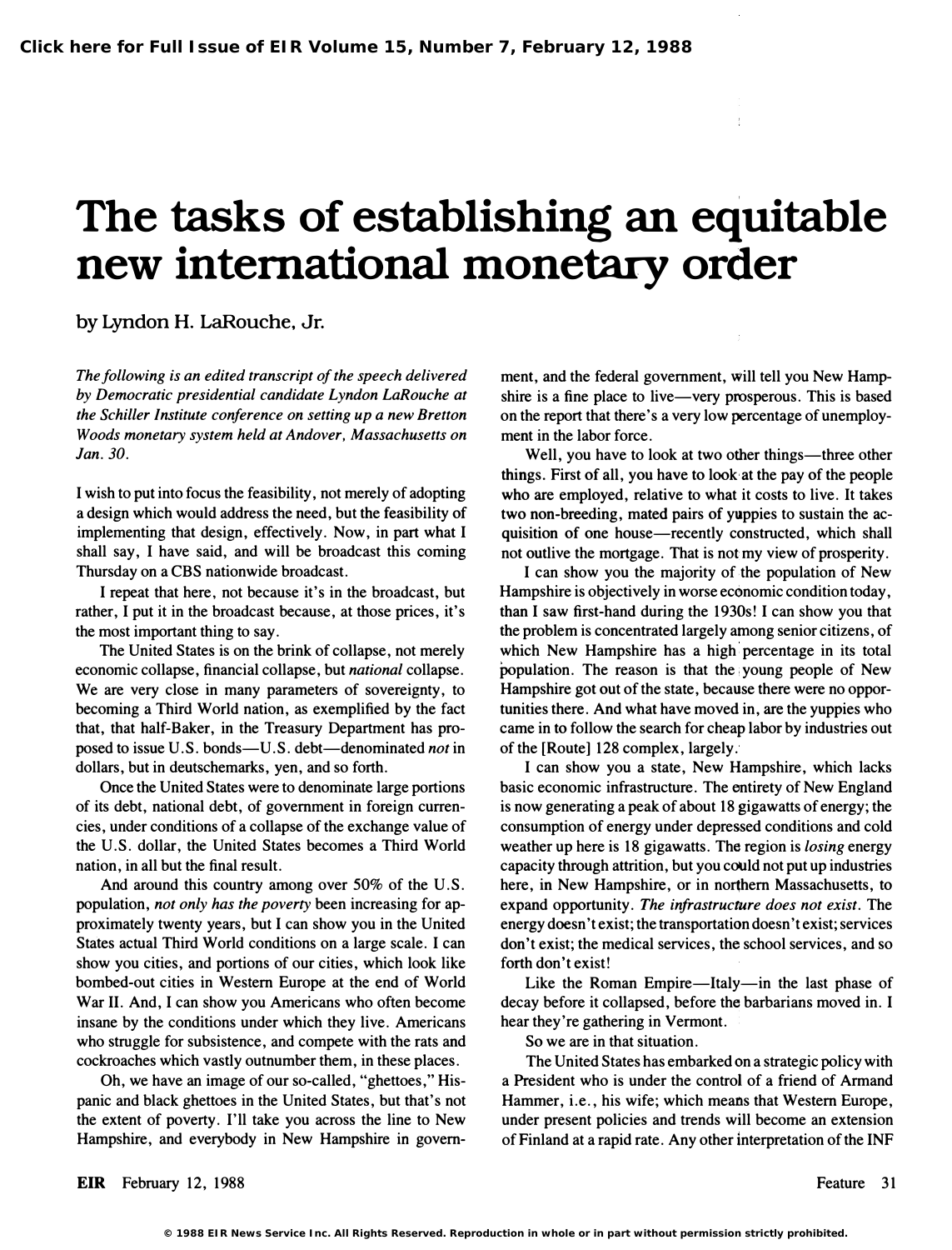treaty, and associated agreements is absolutely absurd, even though you hear it from many sources. And, anyone from Europe, from the inside, who knows the situation, understands the logic of what's called the "Finlandization " process in Western Europe.

And, this great patriot, Reagan, has set this fully into motion, and has attempted, and is dedicated to making that trend irreversible before he leaves office, by succeeding the INF agreement with the START treaty, which, essentially, would ensure that the Soviet Empire would dominate the world—irreversibly—for a long time to come, beginning in the 1990s.

Under those conditions the United States would become a client-state of the Soviet Union, unless it resisted that status, in which case the United States would be destroyed—unless it could win a war-in isolation from its former allies in Western Europe, Japan, and so forth. And the world would go under Russian conditions-and don't have any illusions about Russia.

Russia is a modern caricature of the empires of Babylon-of the Achaemenid Empire, of the Roman Empire, of the Byzantine Empire. Russia is the empire, first of all of a master race, the great Russian race. What is called the Soviet Union, is a collection of "captive peoples, " mostly of Turkicspeaking origins, who are subjected to Third World conditions. The rates of mortality, of infant mortality, and other conditions inside the Soviet Union, in the Turkic populations, compare with those of any average Third World country which we consider oppressed.

This oppression is imposed by the Great Russian master race! Of the Third Reich of Russia, the Third Rome. Outside of Russia, itself, we have the satrapies, the colonies of Eastern Europe. In the colonies of Bulgaria-a friend of ours was recently there—in Bulgaria, there is real misery; in Romania, it's worse; in Poland, it's worse; and in East Germany which has about the same cultural level as Western Germany, when they want to celebrate, they cover the fronts of houses with grey paint, which peals off very quickly.

Why is this true in Eastern Europe? "Oh, someone said there's communism. That's double-talk! The reason is, because that's the way the Russian Empire rules the world! It comes in, it tells its subjects, "You cannot do this, because you will compete with us. So, you must be on a lower level than we are. You must subsidize us, by supplying us by what we wish to buy, which we will purchase with the credit you will give us!"

That is what is happening in Germany, now, in the increase of East bloc trade. All Western Europe will be subjected, if this occurs, to Eastern European rules of the game, increasingly. And, there are those in the United States, including friends of Armand Hammer, Dwayne Andreas, and others, who are prepared to put the United States through the same process.

So, we stand at a point where the United States is at the

verge of not only ceasing to be a world power, but of becoming, if it peaceably submits, at best, a client-state on the outer fringes of the Soviet world empire. And, under those conditions there will be no development. Under Soviet world rule, the conditions of life of the so-called, "Third World" will be far worse than they are today.

What's at stake is not only the United States, as a sovereign nation, not necessarily a sovereign world empire, but a sovereign state. And what's at stake, if this process continues, is the very existence of humanity. Because as we knew many years ago, because of the simple laws of epidemiology, that if the trends, and conditionalities, which were set into motion between 1967 and 1972, were projected further-as trends-that you could calculate the effect of these conditionalities upon the per capita level of existence in certain parts of the world. And so, my friends and I did those calculations back in 1974, and on that basis we projected that by the middle of the 1980s several things would happen. And we focused, in particular, on developments in the Sahel in Africa, where we foresaw the worst effects to break out first. We forecast the cholera, typhoid, etc., epidemics to reach major proportions, and also predicted that a major new disease, including some kind of pandemic, previously unknown to mankind, would erupt as a mass planet-wide killer during that period, as a result of the breakdown in economic conditions.

The world-Africa, for example- is being deforested. India has been deforested, with catastrophic effects on its climate. The deforestation of Africa, the same. Why the deforestation? Because we don't allow them to have energy supplies for alternative kinds of fuel. The poor people cut down the trees for fuel, to cook their meals. Why? Because we say, "appropriate technologies"; because we say, "You cannot have modern energy technologies."

If this continues—particularly with the HIV virus, and its eight now known mutations-under these conditions of economic decline, and spread of pandemic and epidemic diseases all intermingling and interacting as co-factors of one another, we are at the point where it is possible to project the certain extinction of the human species by some time during the first half of the next century, perhaps even the first quarter. That is a very real prospect before us.

And governments are lying; the World Health Organization is lying about this. They're not mistaken, there's no honest difference of opinion. They're lying. AIDS alonewhat's called AIDS—alone, can be transmitted by any possible means that any virus can be transmitted: You simply require the right conditions and you may have to wait a few weeks before the virus evolves, or adapts itself—adapts its outer coat—to find a new opportunity. If we were to fight the disease, as we could, this would mean spending, in the United States, for example, in the next year, \$50 billion. It would mean, very rapidly, an expenditure of \$100 billion. It would mean within four to five years an expenditure of \$200 billion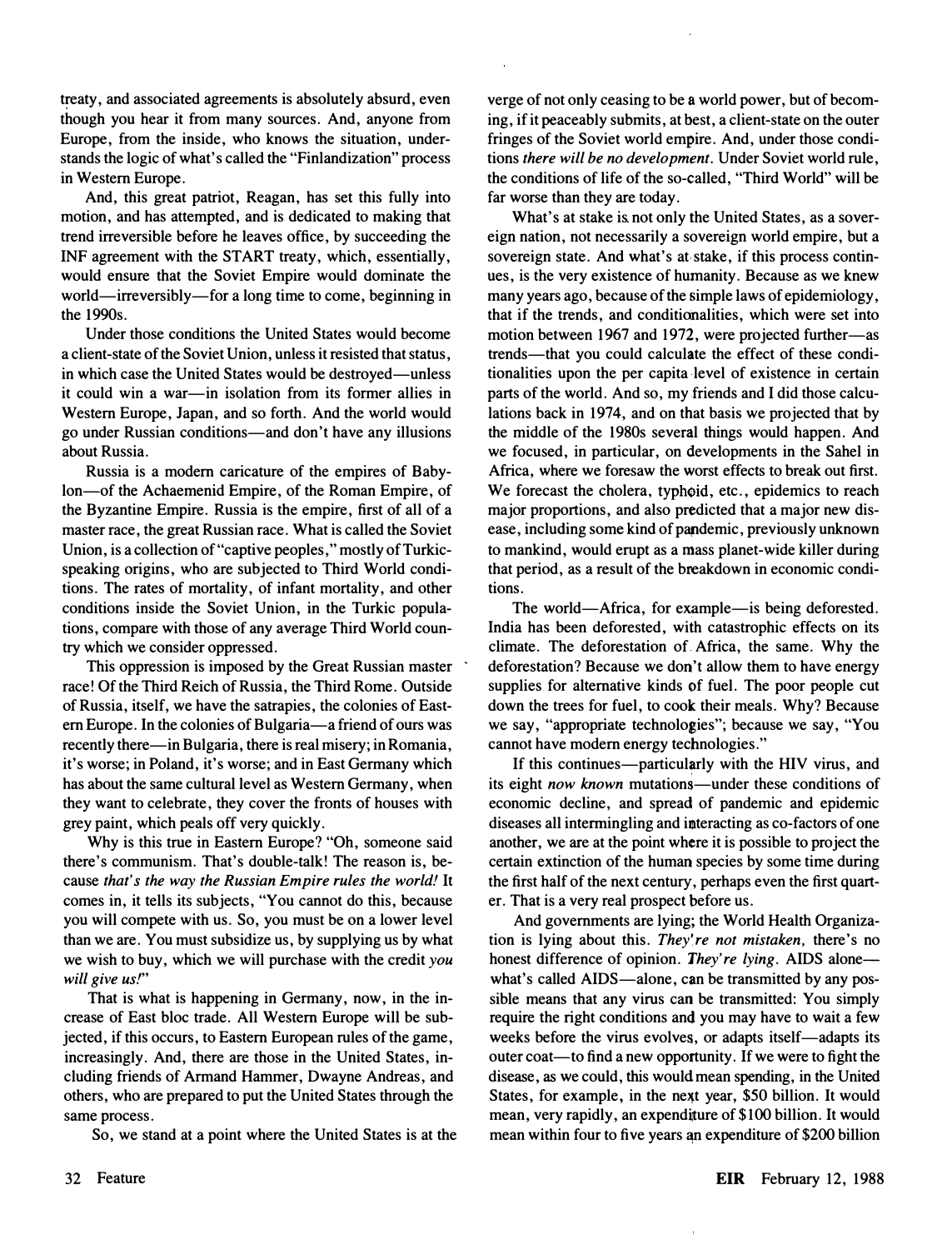annually just to fight this disease. And, the Reagan administration says, that to expend that kind of money in the face of the current budget crisis, would be contrary to the administration's economic ideology, and therefore, we are going to lie, because we are not going to let the people be aroused into forcing us to spend that kind of money.

So, we're at an existential point where the question of a new monetary system—a new economic order—is no longer a question of choice, it's no longer a question of abstract morality, it's no longer an ethical question, as we define the word "ethics' in vulgar use today. It is a question of whether the human race does, or does not have the capability of making those decisions, which constitute our species moral fitness to continue to survive. It is not an abstract question of justice. It's a question of human survival of us all, and of the grandchildren of the coming generations.

The decision will have to be made soon. For various reasons, the decision will have to be made inside the government of the United States. There is no alternative.

Granted, the industrial economies of Western Europe, in total, represent today a significantly larger economic potential than does the United States. Japan is a much more powerful economy, than any other economy in the world, per capita, today. And one could say that if the United States fails, some combination of Japan and Western Europe might appear, which could take the place of the United States in starting a new economic order in the world. Politically, that's impossible.

There are people in these various countries, in Japan, in Western Europe, people who are very positive, people who will respond. But, none of these countries has the capability of pulling together those forces, in a united way, sufficient to save humanity, and the Russians won't allow it. Only in the United States, and the United States government, do we have the means, not to solve the problem, as such, but the means to make certain decisions, which will bring about the kind of coalition of forces needed to make the change effectively.

I indicate the present situation. The present monetary system essentially came to an end by about 1982. I was there, I was consulting with the Reagan administration, in pushing what became known, a year later, or so, as the SDI. In that connection, I warned the Reagan administration, through the National Security Council, and other institutions, that as a result of decisions made at the end of 1981—international monetary decisions—that the external debt of the nations of South and Central America was about to blow out, with Mexico at the head of the list. I warned of that over the first six months, and after meeting with a gentleman (who should be here, but he said, "The world would blow up" if he came here-the former President of Mexico, López Portillo) in a discussion of the situation. I had reviewed .to him what the problems were: that we could expect the Mexican debt situation to blow out by September of that year, 1982, and that the forces in the United States, were prepared to take Mexico apart piece-by-piece a process which has been going on ever since, and which is not completed.

## Operation Juarez

The next big destruction of Mexico is about to occur very soon, by the self-destruction of the leading party, the PRI, Balkanizing the political processes, possibly turning the north of Mexico into a province of the Anglo-American drug pushers, who have taken over pretty much as they're trying to take over Colombia, and then divide the country, and tum it into the conditions of civil war. So, I indicated to him that

You compare Mexico tn 1982, with Mexico today, you say, "Here's a country whtch has been destroyed!" Just as much as if a Nazi occupation jorce occupied it during the middle qf World War II. . . .

we would have to act very soon, not in the case of Mexico, but in other parts of the continent, to reverse this process if we were going to save these countries, because all of them were doomed similarly, on the basis of the policies floating around the Reagan administration at that time.

So, in that context, friends of ours, including friends that Fred [Wills, former foreign minister of Guyana, who chaired the conference] just referred to, the SELA [Latin American Economic System] group, approached me, and said I should put my ideas into a book-length manual—stating to all the people, particularly in Hispanic America, and all of those' who agreed with us—give them a working manual so that they could work together to commorl effect around these sorts of things in this crisis. There was a very significant movement in that direction, at that time.

At the same time, when I completed the thing on the first of August, I presented the manual to the Reagan administration. About two weeks after I submitted the manual, of course, the Mexico debt crisis fell, and the entire world monetary system nearly went over the cliff in 'a two-hour period on the day of the Mexican announcement.

The President of the United States, Reagan, called President L6pez Portillo on the phone and offered to use U.S. credit for the United States to help Mexico carry over this particular crisis—that delayed the crisis. The President of Mexico L6pez Portillo, with, at that point, the commitment of the President of Brazil and the government of Argentina, acted to implement a set of proposals identical to those which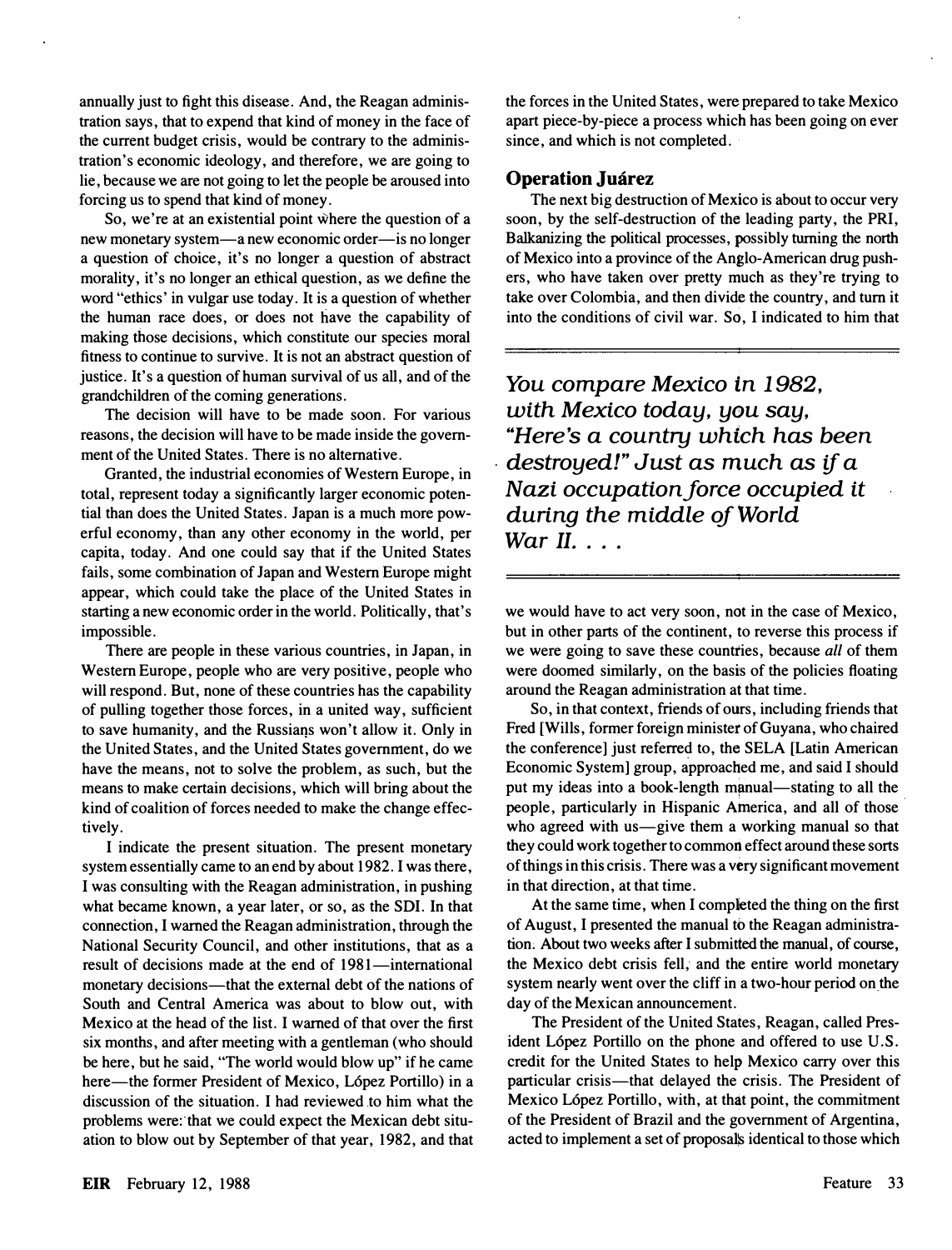I had outlined in this report, which I entitled, Operation Juárez.

There was a fight inside the Reagan administration, with people inside the National Security Council, CIA, and elsewhere, taking my side on the issue, and Henry Kissinger's friends, and Kissinger Associates-Donald Reagan, and from outside, Walter Wriston, in the New York banking community—taking the opposite side.

Well, needless to say, we lost the fight. The President of Brazil chickened out, betrayed the President of Mexico. The Argentine junta demonstrated what kind of a military leadership it represented by chickening out, betraying the President of Mexico. President López Portillo was left hanging out to dry, and his country was chopped to pieces, piece-bypiece, or by bleeding. Over the period since, it is now at the point of virtual destruction.

You compare Mexico in 1982, with Mexico today, you say, "Here's a country which has been destroyed!" Just as much as if a Nazi occupation force, occupied it during the middle of World War II, that force would have done no worse, than has been done by a government which has carried out point-by-point, nothing but the orders given to it from London, New York, and similar locations. . . .

What happened is, as a result of that, President Reagan took action, together with the New York banking community, which resulted in creating the biggest John Law-style financial bubble in history. That bubble kept going on. The U.S. economy collapsed. There never was an economic recovery in the United States. Don't believe it! The President's stupid on these questions, so I can't accuse him of lying. On economics, he's insane, clinically insane, always has been, ever since he got into political life. But, he's been saying, "59 months of economic recovery." We had the biggest financial collapse, since Black Friday of 1929. It came out the next month: Sixty months of unbroken, uninterrupted economic recovery. This period of 62 months of so-called "economic recovery," since 1982, is what he dates the economic recovery from.

The entirety of this period, what happened is, U. S. agriculture has collapsed, U.S. industry has collapsed, U.S. industrial employment has collapsed. The average level of real content of the per capita market basket—family market basket-has collapsed; infrastructure has eroded, and collapsed; the purchasing power of the dollar on the world market has collapsed. The President calls this "recovery." He must be standing on his head to read the charts.

What grew? Yes, something grew. And, he had the figures every month: Admittedly, the figures were fake. Since 1983, virtually no figure by the U.S. government has any correspondence to reality. We had a trade figure recently: completely fraudulent. We had a GNP figure: completely fraudulent this month. The government has simply made up the statistics reported as the official reports for political purposes, with no regard to what actually happened.

But one thing did grow. What grew is what's called, "Value added from financial revenue sources," the value added of finance. Well, when the real economy is collapsing, and the nominal value of financial assets is increasing, what are you doing? This is called, generating a "John Law-style financial bubble." And, last October that bubble began to collapse. It is a bubble—the magnitude is between \$15 and \$20 trillion internationally. It is a financial system no one could bail out, even though Reagan and Bush are trying. It is going to collapse. The collapse is inevitable. It is unstoppable.

## Reagan's delusions

The reaction to this collapse is that President Reagan says, "There is not going to be a collapse while I'm in office. I've got to go out as a man of peace and we'll let the Russians take over afterward, let the depression occur afterward. But, let me go out as a man of peace. Let me go out, and go to my death, or whatever it is that I've got—let me go out with a grand illusion. Let the film close with Bonzo a hero."

And George Bush says, "Yeah, man! I've got to be the next President, and I think I'd have some difficulty running as Herbert Hoover. So, do anything. Sell children into slavery; beat up 15-year-old children-whatever you have to do-to delay the crisis until after November of 1988. Then, let it all hit, because I'll be President!" Great fellow, that Bush. Contrary to the image he presents as a simpering preppy, underneath that image there is a real down-to-earth George Bush-a real knuckle-dragger-as you saw on national television with Dan Rather. This guy's a thug, essentially. That's the situation. The situation is worse, however, than merely the idiocies of a senile President, and a George Bush-you will never notice when he becomes senile, because there will be no change. His talents lie from the neck down.

What has happened is that, since the outbreak of the events of early October to middle October, the President, the leadership of the Congress, the Federal Reserve Bank, the Federal Reserve System, the U.S. leading bankers, the leaders of the political parties, and most of the institutions, have been doing and saying exactly what Herbert Hoover, the head of the Federal Reserve System; the head of the Treasury, the leader of the Democratic Party,

the New York and Boston banking community, did and said between 1929 and 1931.

In Europe—except for some noises out of France, [Finance Minister] Balladur and [Agriculture Minister] Guillaume—what we're hearing from Europe is exactly the same policies, identical, virtually word for word and identical in substance. The same thing that was said between 1929 and 1932. The result of this is as follows: The crisis we're in, is immediately a financial crisis associated with a collapse of a gigantic financial bubble-a John Law-style bubble. In the 1920s, the bubble was the hypothecation of a structure of French and German debts to the United States, on the pre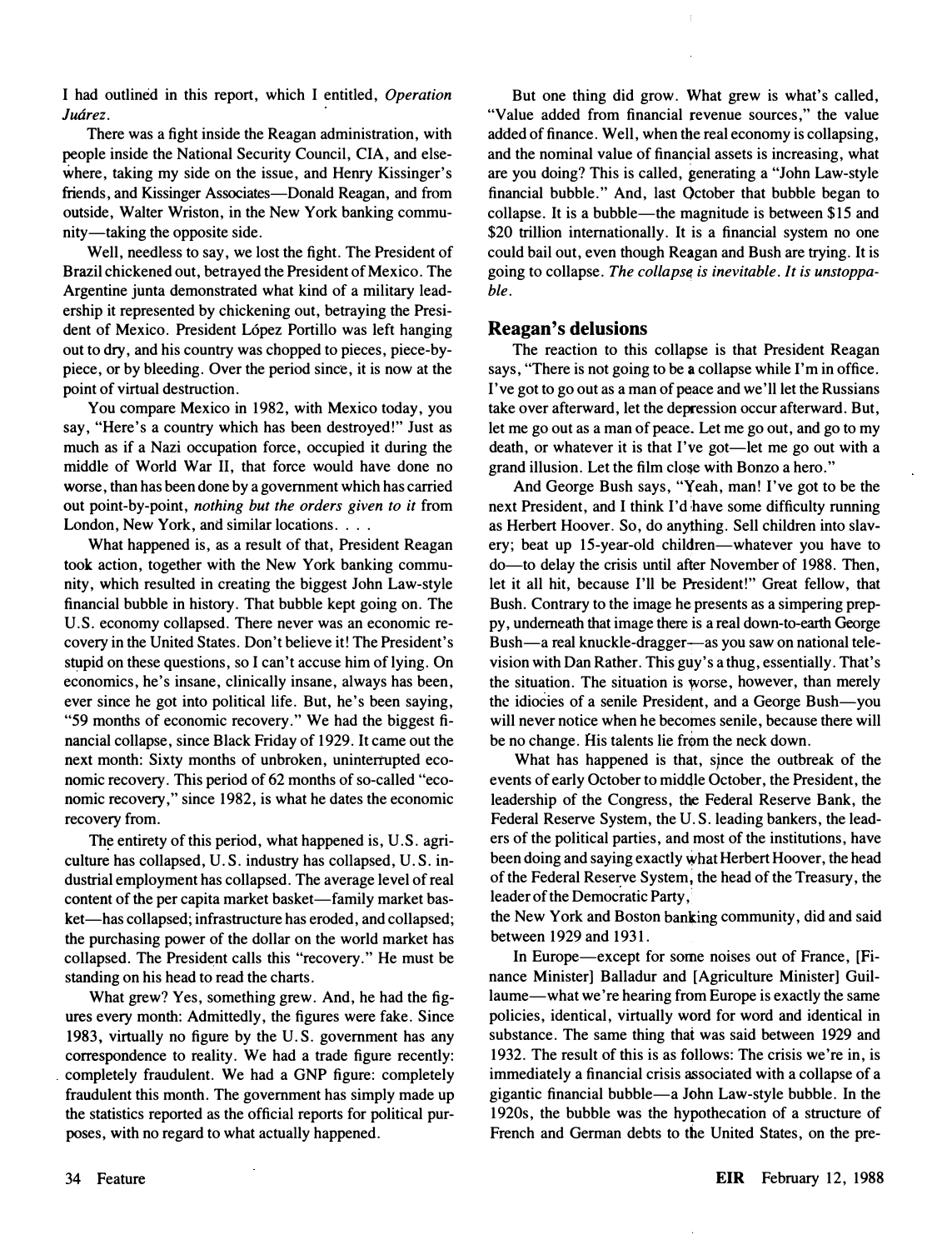sumption of the Germans' payments of the war reparations debt. When the point was reached of the Young Plan, that it was obvious that the German war reparations debt could never be paid on those terms, the markets responded to this happy news by collapsing. However, the bubble, the Versailles bubble, which set off the 1929 to 1932 collapse, was relatively, as well as absolutely, much smaller than the financial bubble which has been built up over the past twenty years since Johnson began to take the system apart.

Therefore, what we face is, in many respects, a repetition of the 1929 to 1931 developments, with two general exceptions and one special one. First, the process is much deeper than during 1929-31; secondly, the tempo of the process will be more rapid than 1929 to 1931, which means that, at the present rate, we could expect to be in the depths of a depression much worse than 1931-32, by sometime in 1989 at the latest. This will be the greatest catastrophe in the modem history of the United States, if it continues. Now, the third problem is: The political parties of the United States, and the quality of government, are vastly inferior, to the quality of the political parties and government back in 1929-32. And, the quality of the population generally, in terms of educational level, in terms of the stability of institutions of family life, in terms of resources to fall back on under conditions of mass unemployment, are far poorer than they were in 1929 to 1932.

Therefore, we're going to have to make decisions very quickly, because the combination of what is happening on a global scale and strategically with it, the rapidity of this crisis inside the United States, means that we are at a point of irreversibility-a punctum saliens, of which we either make the necessary decisions, or we can sit back on a mountain top, if we can get there, and contemplate the great spectacle, the greatest of all Roman circuses—the death of the human species, or at least of civilization, as we know it.

And, therefore, unless we can find a President of the United States, who can, as a candidate, begin to shape the events of the coming months and who can assume office in January of 1989, I think the chances of humanity as a whole are grim ones for a long time to come.

Now, I'll indicate the more positive side. The nature of the crisis lies not with the objective problems we face. The crisis lies essentially with the fact that we haven't got, in our governments, the brains to respond to objective problems with available objective solutions.

## What President LaRouche can do

Just to indicate what I would do as President on-the day of inauguration, and I don't think that there will be much that will change in the meantime to cause me to adopt any different measures or require any measures in addition to those I would envisage now. They're not too difficult, you just draw up the list, and when you're inaugurated and sworn in, you've got the authority to begin signing the presidential directives and sending the bills over to Congress.

Under the U. S. Constitution, the President of the United States, with a certain role contributed by the Congress, has adequate powers to deal with a crisis, exactly like the present one, with no impairment of those liberties, or the constitutional guarantees provided by the Constitution. In addition to the constitutional powers, particularly those under Article I .of the U. S. Constitution, the Congress over a period of time has given the President emergency legislation, chiefly grouped around the Federal Emergency Management Agency acts. The agency itself—and the acts associated with it—many of these proposals by the Congress are bad; they're bad legislation, but, nonetheless, they're on the books, and a President who has the brains to do so, can pick from this legislation. Simply by declaring a National Economic Emergency, he can pick a menu of actions which coincide with exactly what has to be done. The President can, in effect, seize the Federal Reserve System, discontinue those practices of the Federal Reserve to which he objects, convert the Federal Reserve System, into a system of national banks modeled upon the First Bank of the United States, under [President] Washington, or the Second Bank under Monroe and John Quincy<br>Adams.

In addition to those measures, and the use of Regulatory Powers of government: exchange controls, capital flight controls, export-import controls, regulations of banks which are in trouble to make sure they don't close their doors, regulatory actions to defend the value of the U. S. dollar on world markets, regulatory actions to protect the value of U.S. government debt in the form of bonds, and U.S. Treasury bills and devaluation. The main thing the President has to do, is to know how to use the provision of our Constitution, which has been not much observed in recent decades.

Under our Constitution, the creation of U.S. currency occurs by a bill presented to the Congress for its deliberation and action by the President. This bill, when passed, when enacted, authorizes the U. S. Secretary of the Treasury to issue a certain quantity of U. S. Treasury currency-notes, as currency. Now, what will be required over the coming two years, in the United States, to deal primarily with the domestic requirements of the United States is about \$2 trillion a year in issue of U.S. Treasury currency-notes. These notes would be lent through the Federal Reserve Systems banks, which will be functioning as national banks.

These banks, in tum, will usually lend these notes to federal, state, and local agencies for capital improvements in infrastructure; to public utilities for capital improvements in infrastructure; for farm production loans, and capital improvements in agriculture; for industrial production loans, and capital improvements in industry, or expansion in industry; and for long-term to medium-term export financing of product by U. S. exporters to foreign countries. An intelligent application of these funds would limit their application to Continued on page 38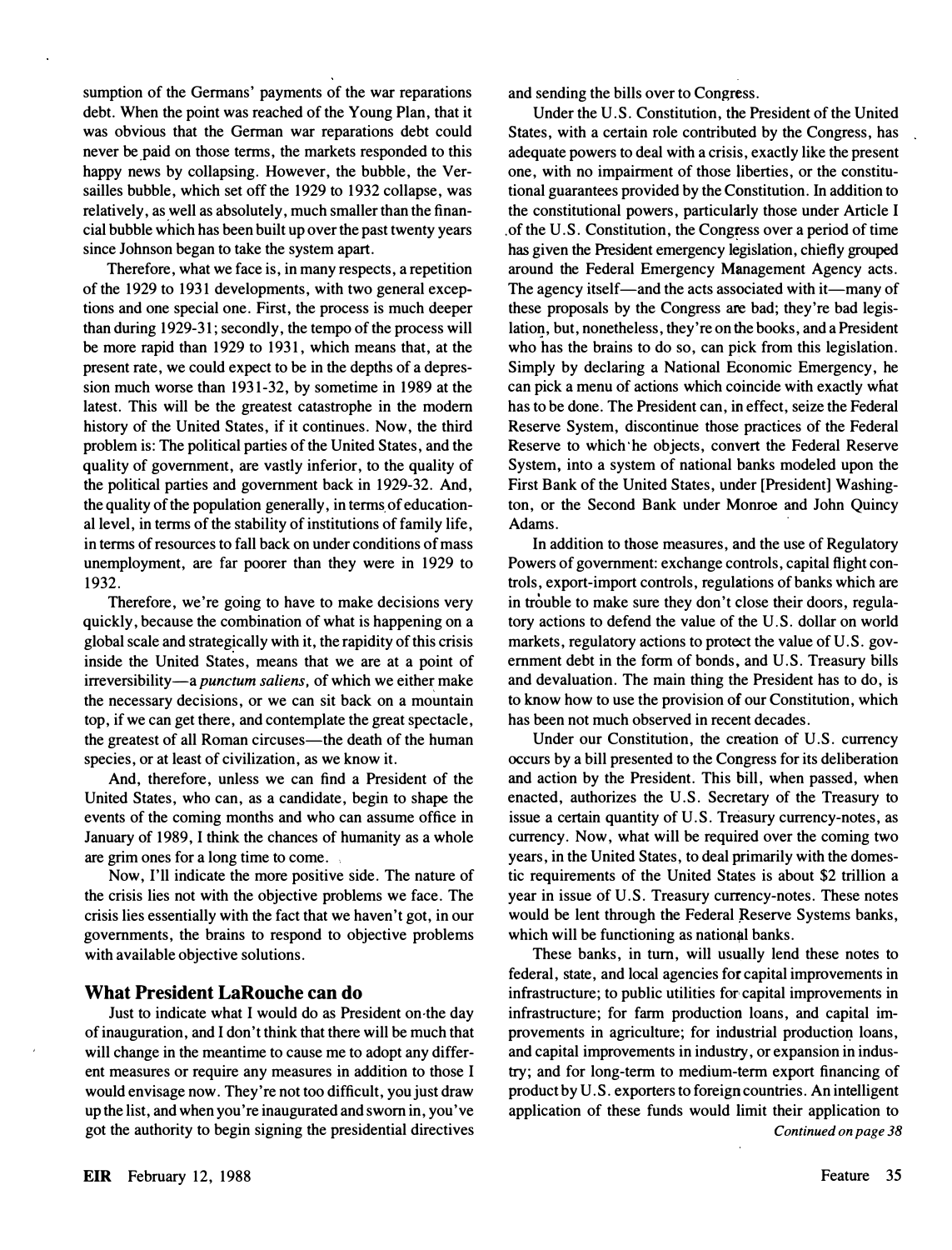From Ibero-America, Europe, Africa, and U.S.A., speakers brought problems and programs



Former U.S. Senator Frank Moss provided an optimistic and practical concept of what can be done with existing technologies to improve man's ability to develop the continent of North America. "Vast areas of our planet now barren and desolate will become habitable and productive when we add water. "



Helga Zepp-LaRouche applauds, as Lyndon LaRouche congratulates Panamanian economist Jorge Pana), after his speech, where he said: "We have to embark on modernizing the canal because it is Panama's contribution to the well-being of the world."



Donald Eret, grain farmer and former Nebraska legislator, described how commodities speculators undermine international farm prices-with the backing of politicians from both parties, except for LaRouche.

Mario Parnther, of the Pc.

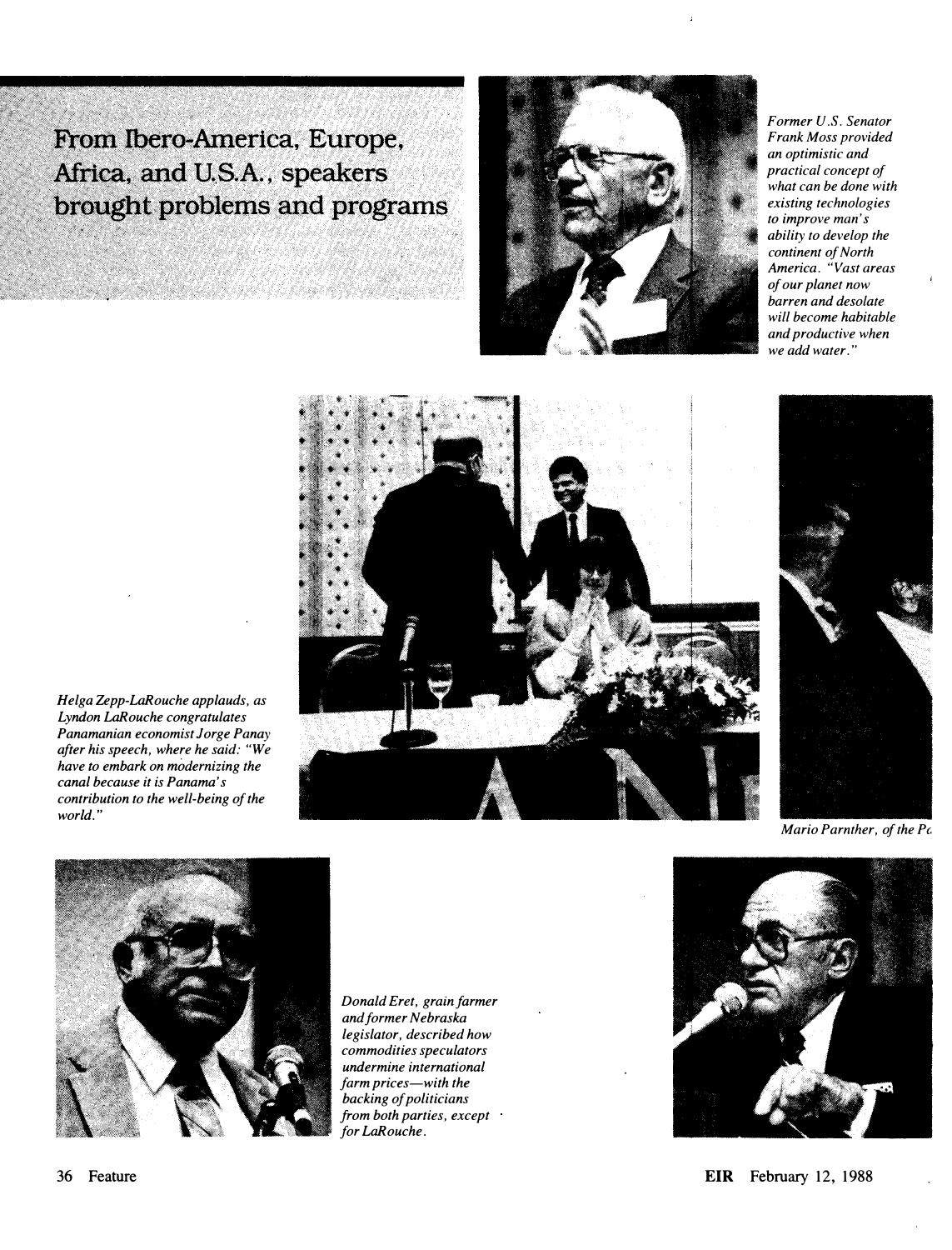

Dr. Farouk Shakweer. whose trade organization represents 24 African states. said that many of the continent's nations are on the verge of stopping debt payment and adopting solutions like those proposed by LaRouche.



Zairean diplomat Mpinga Kalongi: "Your responsibility is immense . You must help the weaker economies. I call upon you to discover what we must do to foster the dignity of man."



!Ilamanian ruling party. conversing with Mr. LaRouche during a recess.



Amelia Robinson. civil rights leader: "/s it fair for starving countries to have to send their produce to our country to pay their debts? The greatest love is to send technology and scientific assistance to Africa to help them again make contributions to the world."

Ricardo Veronesi. former health minister of the city of Sao Paulo (Brazil). called for a new world economic order to combat the AIDS virus.



Retired General Paul-Albert Scherer of West Germany said that the new world economic order is an integral part of the battle to blunt the drive of Soviet chauvinism. which only offers weapons to countries facing poverty, malnutrition, and disease.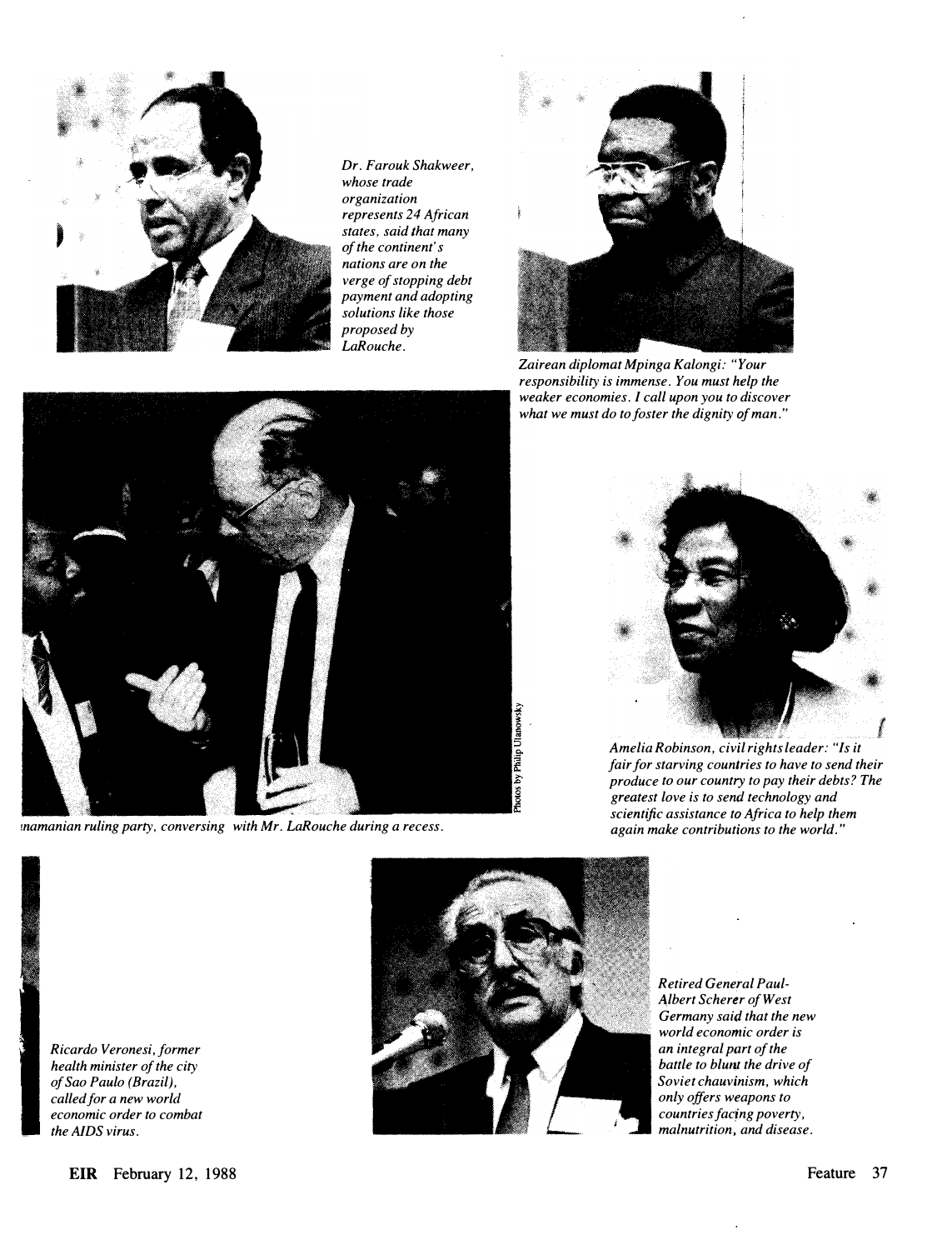#### Continued from page 35

these categories. That is, if you wish to go into the insurance business, you couldn't borrow this kind of money. If you wish to set up a casino, by no means could you borrow this kind of money.

The important thing is to make sure that the flow of these funds does not go into administrative, sales, financial services-overhead of the economy, except in the professional, scientific arrays of services—but goes entirely into expanding the labor force of operatives, and their productivity.

To give you an indication of the effect of this: An in-

Under the U.S. Constitution, the President oj the United States, with a certain role contributed by the Congress, has adequate powers to deal with a crisis, exactly like the present one, with no impairment of those liberties, or the guarantees provided by the Constitution.

crease, even without any significant increase in technology, an increase of the number of industrial operatives—that is both infrastructure and industry-employed, say during a three- to four-year period, in the United States, would increase the per capita physical output of the United States by between 20% and 25%. In point of fact, with the technologies we have, and we'd be obliged to use, it would be closer to 30-35%.

## Creating a new monetary system

Now, there is very little that you couldn't fix in the United States, if you started from an increase of total output of about 35% per capita. There is no budget that couldn't be balanced, and so forth. Now, to take this, and put this in the context of international economic and monetary reform. The Bretton Woods System and its zombie relic, its Dracula relic, called the "floating exchange rate system ": They killed the old Bretton Woods System, then they brought it back as a walking corpse, which walks at night and sucks the blood of nationsthe floating exchange rate system. That thing just has to be scrapped! It's a very simple thing to scrap it. It's a creation of treaty agreements of governments. If governments abrogate those treaty agreements, or alter them, it simply ceases to exist. The IMF can sit there, it can vibrate, it can oscillate, but it just sits there. The same with the World Bank.

The monetary system has to be based on the authority of sovereign governments. It is effectively a treaty organization among sovereign governments, and has no legitimate authority, except as a treaty organization of sovereign governments as partners. Therefore, what we simply do, is we take the old monetary system, put it to one side, put it in the closet, and open the closet to horrify children on Halloween. We sort it out later.

The question is: How do we generate growth? Well, the first thing that has to happen is, as President, I would have to have most of the so-called "Third World" leaders, as in the capacity of preferably either Presidents or prime ministers, or foreign ministers, or some combination . . . we'd have to meet, and settle immediately, the question of restructuring and reorganization of debt of these nations, insofar as it involves the United States. Well, if the United States government signs a memorandum of agreement to such effect, simply a signature on a memorandum of agreement is effectively a treaty, which the President can issue as a presidential directive in an emergency, and then pass it as a bill down to the Congress, to be treated as a treaty and make it treaty law.

But the President can do a great number of things under emergency conditions, in this form. Now, once the United States government, once the President of the United States, has entered into such an agreement with a group of developing nations on restructuring and reorganizing of their external debt, and expansion of their import capacity, and conditions of new volumes of loans for economic development, well, the rest of the world just has to go along with it. And there, we can be assured that the forces in Japan which agree with this kind of policy, would join with it immediately, and they would become predominant in Japan, as opposed to others who tend to be pro-monetarist. In Western Europe, the forces typified by the statements of Balladur, of Guillaume would become predominant. The qrazies in Israel would simply have to go and find themselves a new promised land on the Moon, and the sane ones would accept what we call the "new Marshall Plan" for collaboration with their new Arab neighbors on this basis.

Of course, the developing countries wouldn't be much of a trouble. We might have trouble with Khomeini, but I don't think he's going to be around too much longer.

On the basis of that, the United States, of course, would enter into matching agreements with our friends in the OECD nations. And, thus we would have, in effect, the basis for a new monetary system, simply by these kinds of agreements. What would make it a monetary system, would be the agreement of the other countries, the Western European countries, and others, to agree to create credit, not for money loans. I don't think that lending money does any good, it just leads to usury. What should be lent are strictly lines of credit: shortterm, medium-term, long-term credit. There's no sense in the United States government or any banks' running around giving countries money. It doesn't do any good, and usually does a great deal of harm. The money somehow disappears in Swiss banks on the way into the development project, in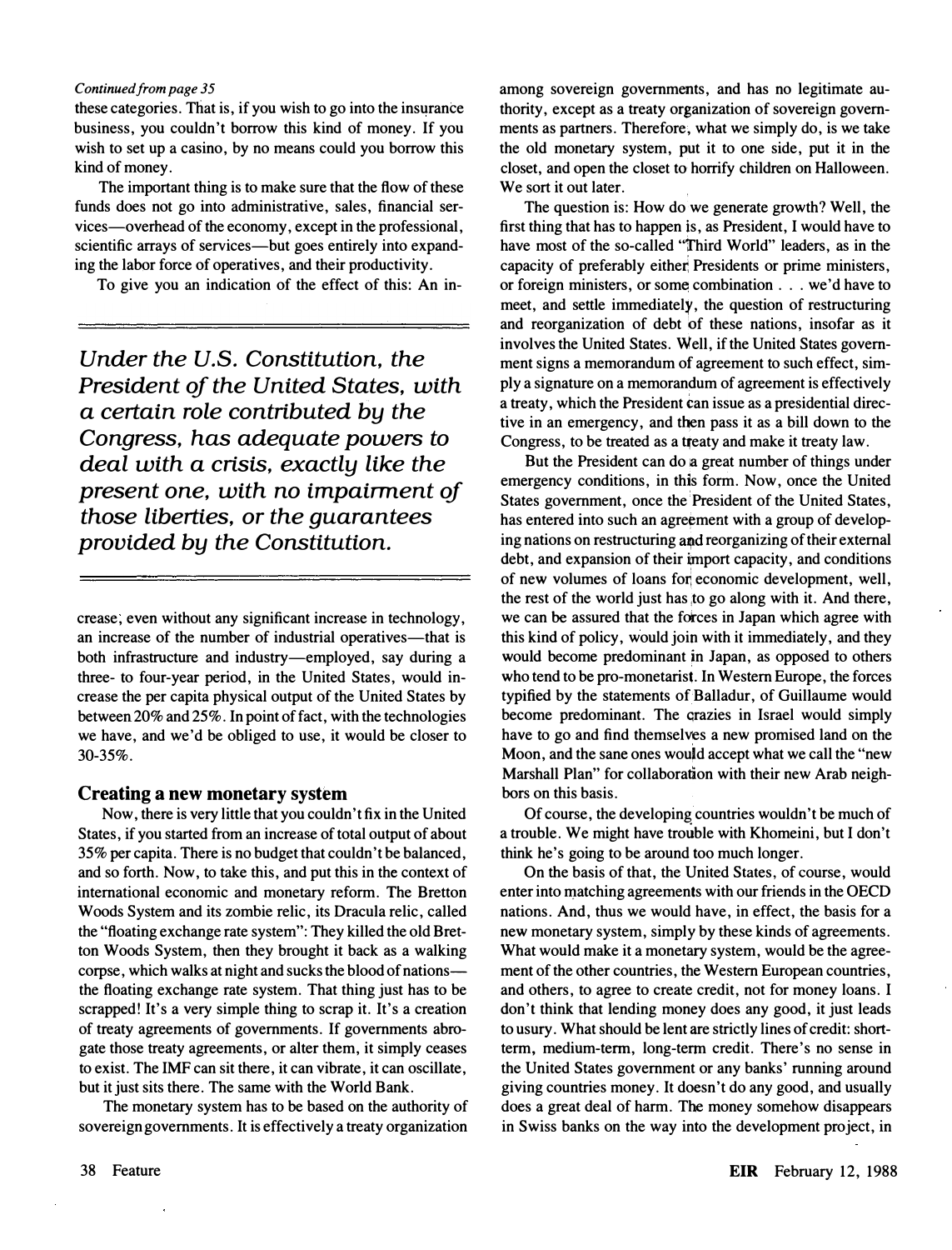most cases, not into the country.

Give these countries lines of credit, for their infrastructure, agricultural, industrial development projects, including such things as health programs and educational systems under infrastructure. Supply them what they need. Give them the means that they require to employ vast armies of unemployed labor, or misemployed labor.

But, in general, in my opinion, from looking at many development projects in developing sectors, most developing countries could undertake most large-scale development projects, using 80% domestic resources; what they require from foreign countries is essentially certain crucial included elements of the project which amount to about anywhere from 5% to 20% of the total package. The trick is to enable countries to survive on their own resources, to give *them* the ability to mobilize their labor. To give them the ability to lay the basis for their own development, as sovereign states: And we can do that.

It's no mystery for those of us who are economists, particularly the physical economy—and I suppose I could do a pretty good job right here, if we want to take the time to do it—to run off a list of major infrastructural development projects which would transform this planet. These infrastructural projects would create the domestic markets in the countries they affected for the growth and development of agriculture and industry. It would mean new industries; it would mean that increase in food supplies would come automatically. Railroad projects: We have, now, better railroads, we have the magnetic levitation trains if we have the power to run them, which are cheaper, better—cheaper to maintain, cheaper to build—which can run at speeds of 300 to 400 miles an hour, if you have to run them at that speed. Railroads, water-management projects both for transportation and for better utilization of water for general purposes in agriculture, and control of the enviornment. And, above all, production of power.

We know there's no escape from power production, and despite some people's sensibility, there's no escape from nuclear power production. There is no alternative. Look at the deforestation of Africa, and India, and you see the fact.

#### What is development?

Look at India-how does it power its economy? It takes coal, runs it from the mines of the north down to the cities of India, and the movement of tons of coal by freight car is destroying the Indian railway system. Without nuclear energy India is doomed! It's not a matter of choice, there is no alternative. Yes, there's great hydroelectric potential, but hydroelectric projects, properly managed give you very little net energy, because if you manage them properly, you use as much energy to maintain the system properly as you get from it. Or, if you get power from it, you cannot control, at will, the time you get the power from it, you have only certain parts of the year, and certain conditions, under which you get a significant net power production.

We don't have fusion power yet; we should, but we don't. So, therefore, in this area, you can measure it with all the figures through the economic history of mankind, the level of productivity and income of a population, is a function of the density of usable energy, supplied per person, per square kilometer. The difference between India and a developing country, or other developed countries-Japan, North America, Europe today—is infrastructure measured in power. There is no development without infrastructure. It's impossible, it's a physical impossibility!

Someone says, "We're going to develop our industries, and our agriculture, rather than our infrastructure "; they don't understand economics: It's impossible! You can measure this in calories, measure this in kilowatts. The number of kilowatts of infrastructure, consumption of energy, per person, and per square kilometer determines absolutely the upper limits of economic development in terms of per capita productivity and consumption. If you don't have that development, you are doomed to a level of development which coincides with the amount of energy per capita, per square kilometer you have.

So, in those terms, water projects, some reforestation projects, transportation projects—including rail—but particularly in water management, power, and other infrastructure, such as health systems, school systems, the development of new kinds of cities, which are cheaper to maintain, more durable—these kinds of projects—this is what the world needs, it really doesn't need to think of much else.

Yes, the rest of it's easy. Once you have the infrastructure, then it's very easy to determine what industries you want to put on infrastructure. Industries are like electrical devices that you plug in the wall: They work if you have the plug, the electricity supply, into which to plug—in this case, the infrastructure supply.

Now, this is beneficial to both of our parties, the developing and developed sector. Again, our economic policy in Europe, the United States, and Japam-but particularly Europe and the United States-over the past twenty years, has been clinically insane.

The healthy development of an economy starts by decreasing the percentage of the total labor force required in rural production, to increase urban production. Now, unless you get too many salesmen, bankers, clerks, shoeshine people, and so forth—that's insane. But, as long as you keep the amount of administration, financial, low-grade service, and so forth to a minimum, keep your number of parasites to a minimum-you can have one parasite in the zoo to amuse the children-but generally, keep your parasites to a minimum, particularly, the ones who get very rich at that sort of thing .

. Then, the urban industries grow, as Hamilton laid it out. The urban industries grow on the basis of a healthy interrelationship between the urban community, as a manufacturing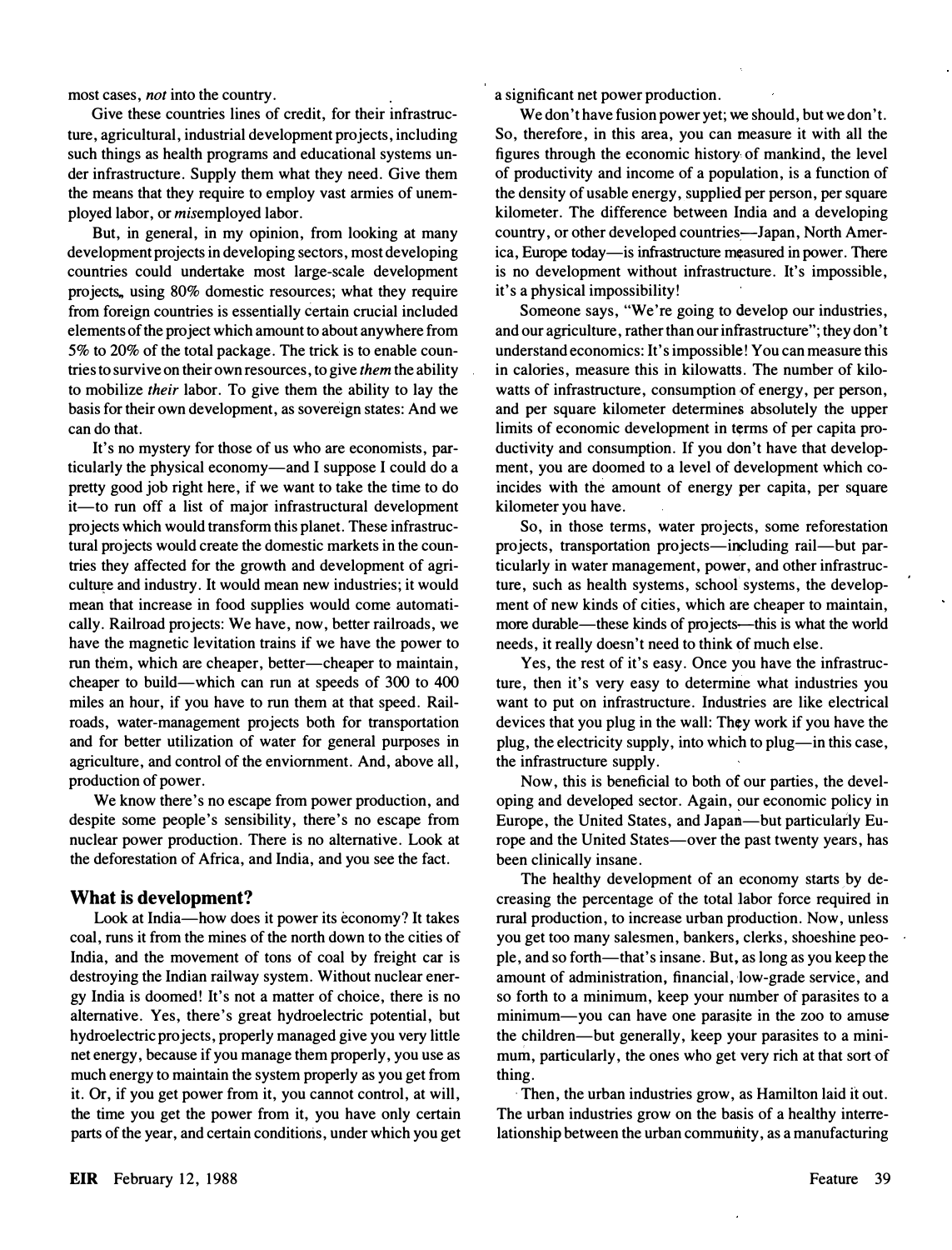community, primarily, and rural production. Urban development depends upon growth: movement away from consumer goods production into capital goods production. And, in terms of these ratios, the level of energy development, per capita, and per square kilometer, you can measure the absolute viability of economies, without knowing a thing about prices, without knowing a thing about money prices.

In the United States, we've been insane: We were insane throughout the entire postwar period. The so-called, "Eisenhower recovery" was a piece of insanity which lasted three years and came to a screeching halt in 1957-58. Why? Eisenhower had the theory from Burns that you had a "trickle-up" economy: If you used consumer credit to expand automobile sales, everything would be good. Insane! Insane economics, which ruined us during the late 1950s.

The trick in economy is to put the credit into the expansion of the capital goods sector which throws off and generates technology. The demand created by the capital goods sector creates the basis of the growth for the consumer goods sector. Then, that's how you maintain full employment in an economy, by expanding capital goods investment—and employment-to absorb as much as possible, a full labor force. In the United States, we've done the opposite. Our machine tool industry is almost nonexistent; we've destroyed our producers' goods industry, generally. Our steel industry doesn't exist: We say, "We can get steel cheaper, by stealing it from Peru, or from Mexico. We can get food cheaper than from our farmers, by stealing it from countries that are hungry," or where there is vast hunger, such as Brazil. This is President Reagan's economics.

What is beneficial to the developing and so-called "industrialized' countries is to eliminate, as much as possible', all export of consumer goods, except absolutely indispensable goods such as food when needed in the developing nations, and almost to make a law against it, or to use regulation-export-import regulation-to prevent this from occurring. We don't wish any cosmetics going from the United States to Africa, it'll just make the Africans look ugly, and I see no point in that. Our people in the United States are ugly enough already; you see men running around with these cosmetics: It's terrible.

What we wish to export, and should wish to export, are essentially two things: It's sometimes called "technology transfer," capital goods, and certain specialized qualities of engineering services; that's all the United States should ever desire, to commit itself to exporting to developing nations, because if we increase the rate of development in developing nations, we have two effects. First of all, we increase the turnover of our capital goods industry simply by more sales. And by increasing the turnover in the capital goods industry , you actually cause economic growth in the United Statessimply by exporting, even before you get money back on the goods exported. Secondly, by increasing the per capita productivity in the developing countries, well, we're doing fine,

we're letting our customers grow. Now, the United States is insane: They believe today that the best way to build your market is by killing your customers, which is what they've done with the developing sector with monetary policy. The intelligent policy is to do the opposite.

What we have to reach agreement on to create a monetary system, is to get the United States, Japan, and Western Europe, or most of these nations, to agree on a new basis for pegging currencies to fixed prices; going back to a goldreserve standard for that purpose; to issue credit at agreed terms of credit; to have a schedule of priorities on issuance of credit; and to have regular meetings among various countries, developing and industrialized, to set priorities and goals for imports, exports, and investments. So, what governments will do, as a result of those agreements, is governments, such as the government of the United States-its export-import bank and other institutions—will simply allot every year, for export-credit purposes, a certain percentage of a total amount of lending power to each of the categories listed, by country or by region of the world.

The way we shall operate is, the United States will become a major exporting nation again. Anything else is insane. Instead of the United States, Japan, and Western Europe trying to take in each others' laundry by selling to each other across the fence, Japan and Western Europe will be told: "No more, except in very specialized categories such as spaghetti, pasta, good European wines, and so forth-we've got to have that for the U. S. population: But in the high-ticket items, such as consumer goods—get out of it-the United States is not going to be your market anymore, for these kinds of consumer-goods. You're going to direct your investment and production into providing capital goods for the developing sector. And you, Japan, we; the United States, and other countries will come to agreed terms on sharing that market potential, with the consent of developing nations. And what we're going to export is capital goods, in order to rebuild this planet."

## The punctum saliens

A perfectly feasible proposition! It all hangs, of course, on making sure the next President of the United States does that. But, we have two choices. Either we don't do that, in which case, you can write off the human race. Not necessarily extinct—that could be possible—but you can write off civilization as we've known it, for a long time to come. We are now at the punctum saliens! The next twelve months, or so, that's the punctum saliens. If it isn't done then, it'll never happen, at least not within foreseeable generations. So, that's the only thing we can allow to happen.

Now, as to what will happen, I don't think we, at this conference, or others around 'the world who share our concerns, should worry in the least whether what we desire to happen, will happen or will not. That is not in our power to determine. We'll do the best we can to make sure it happens,